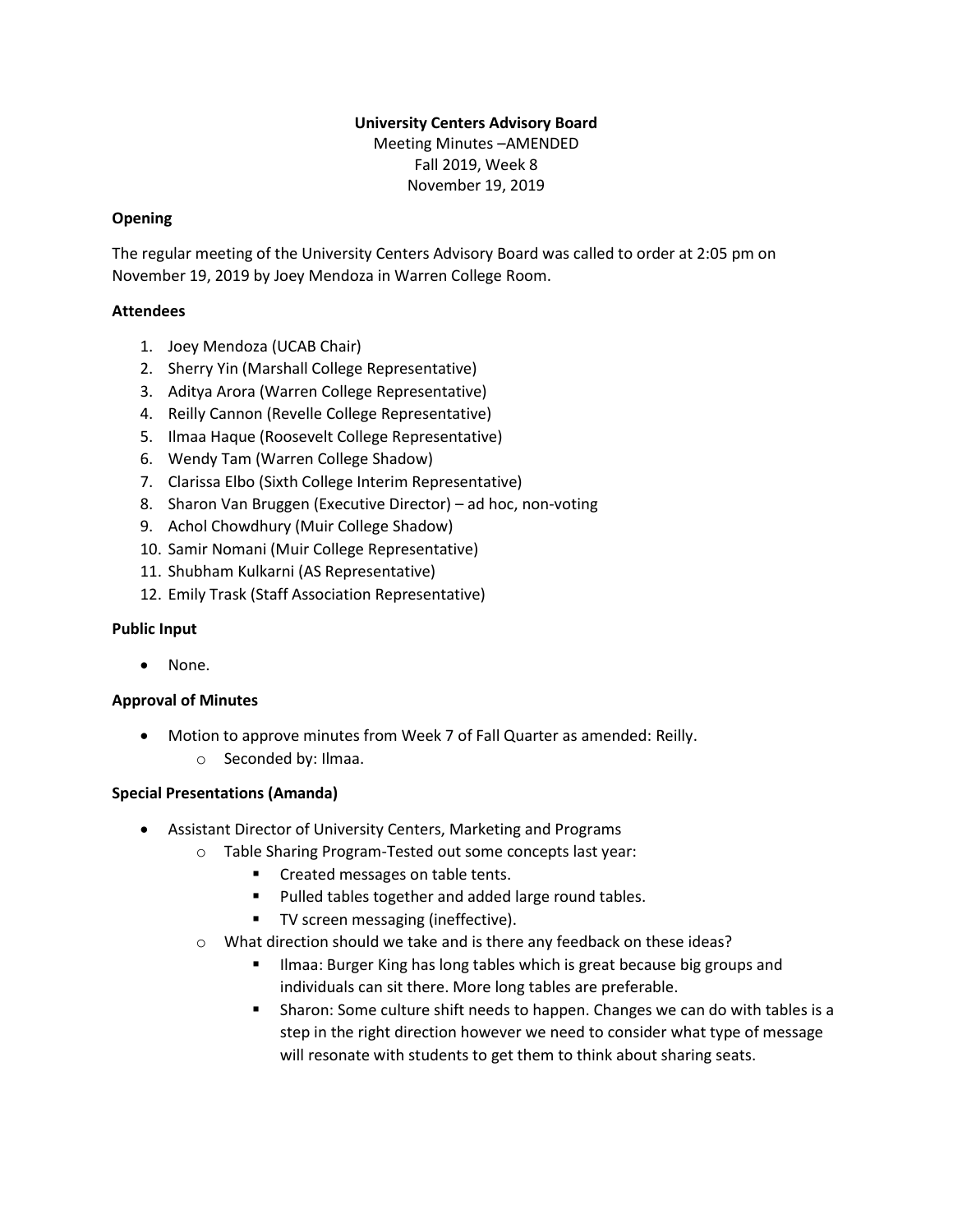- $\circ$  Joey: There are issues about saving and reserving seats at Geisel as well. Can you think of any campaign that was memorable and made you think differently that we could potentially implement?
	- **Emily: Something positive is better and more effective than telling students** what not to do. We can also try social norming campaigns, to correct misperceptions about what's normal.
	- Wendy: We could focus on lighting. To encourage sharing tables, focus on lighting up a specific area to make it more vibrant and inviting for people to sit.
	- Achol: We can join tables near Seed and Sprout, especially if there are outlets. And yes, areas with bad lighting make people not want to sit there
	- Joey: We should also consider memorable and funny slogans for the campaigns. Create something simple, such as stickers, to put on the chairs. This way students see the sign when they pull out a chair.
		- Samir: Slogans are good; they remind people that they are also sharing the space with others. We should use funny slogans like "butts not backpacks."
- $\circ$  Shubham: There are two key problems: overcrowding in PC and asking people to share tables. Single tables are ineffective for table sharing. Small tables that can form big tables are good because they can be broken up for individual use as well.
	- Achol: However, big tables will mostly stay apart.
	- **E** Sharon: We could do a student poll on this issue to aid with the social norming strategy. Furthermore, tables do get moved apart if they're not connected.
		- Clarissa: Surveys are a good idea. It's better to have large tables for sharing space as it's more awkward sharing a small table with one other person.
- $\circ$  Amanda: We can try having different table tents that let others know whether they are willing to share a table (Yes, no, maybe placards).
	- Shubham: Two issues about this proposal:
		- Nobody will say they want a visitor.
		- If no one cares, the sign would always be left on 'no visitors.' Plus, it's harder to implement on a large table already half full.
	- Wendy: Signs would get dirty. But we could add hooks to free up the chairs.
		- Sharon: Hooks are good. And, there are chairs that have baskets or shelves underneath we can consider.
	- Achol: However, some people may put their bags next to them so others can't sit there, but this mostly happens for small tables.

Motion to extend discussion by 5 minutes. *Approved.*

- Samir: Personal space dividers would be a nice way to share the table and ensure you get some semblance of personal space and privacy.
- Reilly: People don't ask to share tables because they haven't done it before. But people who have done it before are used to it and realize it's not that difficult.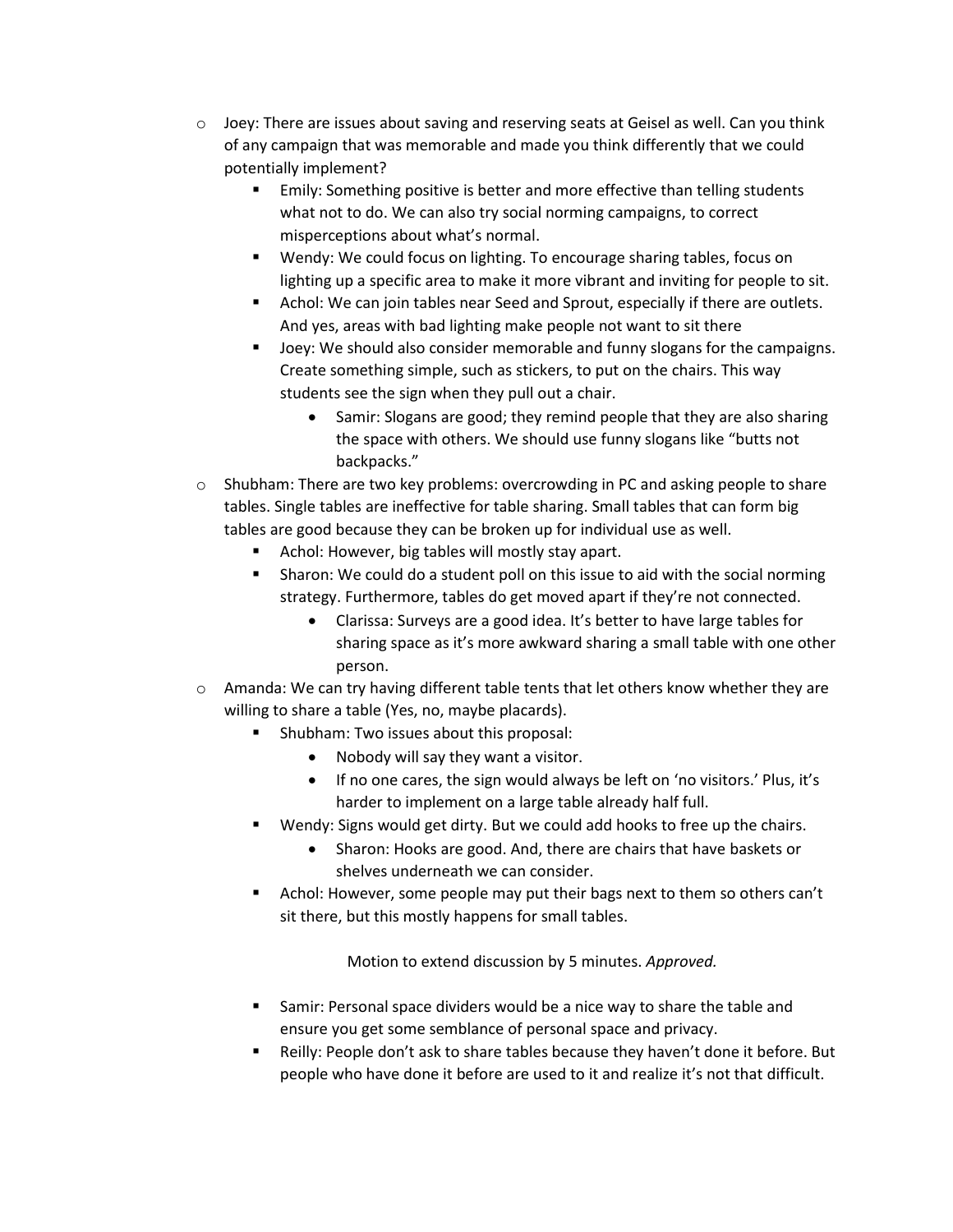▪ Joey: We could come up with a positive marketing campaign and find a student organization to volunteer to be super positive and help encourage people to share spots in the early weeks of the campaign.

Move to reorder to Old Business: *Approved.*

# **Chair Report (Joey)**

- Open Positions
	- o Positions are still open, email questions to [ucabchair@ucsd.edu.](mailto:ucabchair@ucsd.edu)
- Upcoming Retreat
	- $\circ$  Please fill in your availability for retreat. Will be included in the recap email.
- Robert's Rules and Business Items
	- $\circ$  If we want to bring up any new or old business, send an email or do a motion during the UCAB meeting.

## **Vice Chair Report**

• None.

## **Director Report (Sharon)**

- Colors of Progress
	- o Members of Todd Gloria's office wish to bring an art installation to campus containing information and quotes pertaining to the LGBT community.
	- o The art installation will run for 3 weeks and will most likely be placed in Price Center.
	- o Does everyone agree to provide them space? Yes.

#### **New Business**

- UCAB Rules Committee
	- o Ad-hoc committee chaired by Joey.
	- o Purpose is to make sure that established documents are current and up to par.
	- o Motion Passes with 8 Yeses.

Tech Fee Subsidy

- The Black Student Union
	- o Official Criteria Count:
		- Educational? No.
		- Gathering for more than 3 hours? Yes. 6:30-9:30pm.
		- During off hours Yes.
		- At original student center?  $-$  No.
		- Alumni involved? Yes.
		- $\blacksquare$  Open to the public? No.
		- Open to all UCSD students? Yes.
		- Sought funding from other sources- Yes.
		- Is it a fundraiser? No.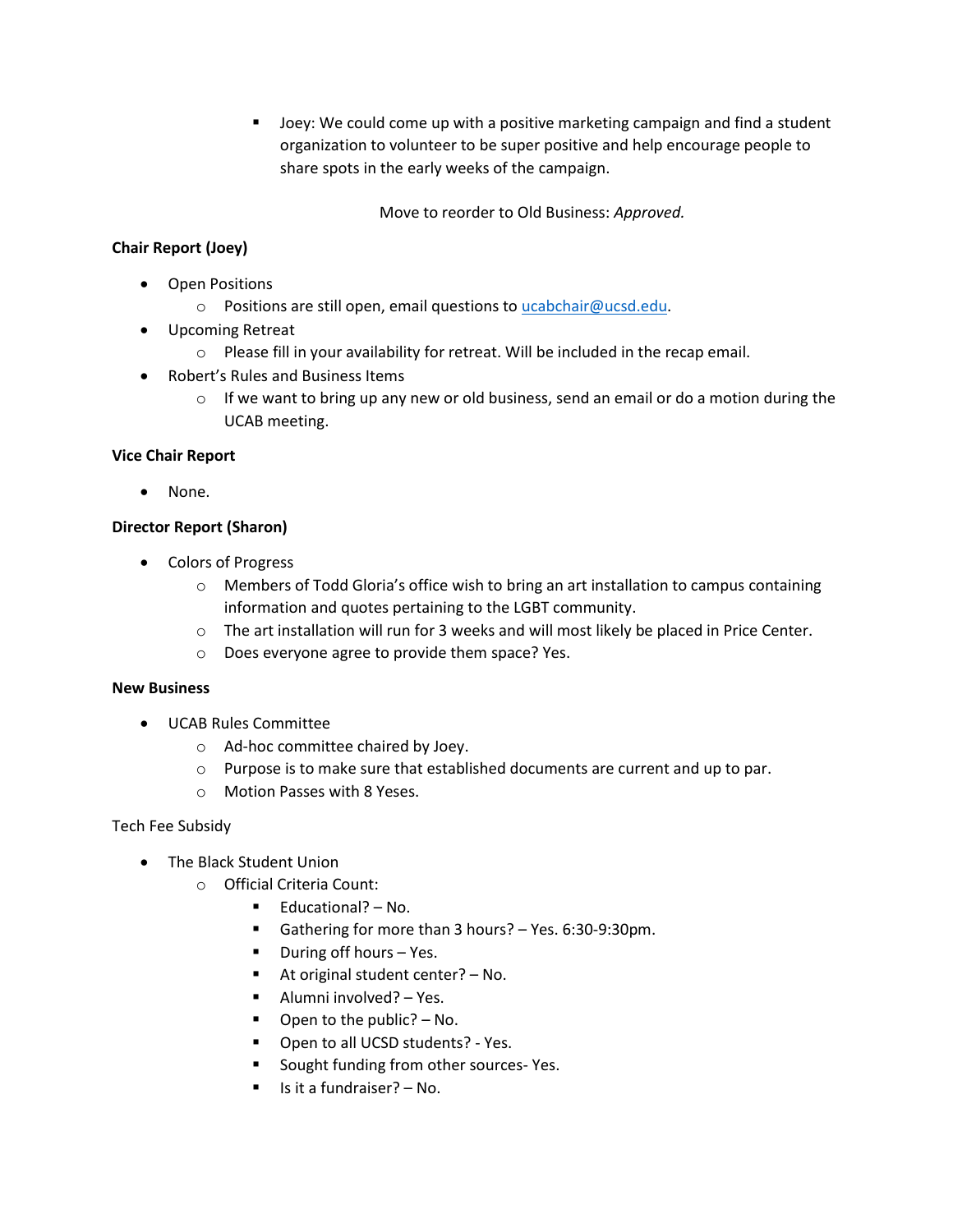- Is it free? Yes.
- o Motion to approve: *Approved.*
- o Amount Approved: \$300.

Motion to move to closed session: *Approved.*

#### **Member Reports**

None.

#### **Old Business**

- Greeks Gone Green Solar Walkway Project
	- o Move forward with the project: 8 in favor. 2 Abstained.

#### *Motion passes: 8-2.*

- Price Center Marquee Discussion: Commercial Advertising
	- o Amanda: Our goal is promoting all on-campus activities. Our overall mission is student centered. We currently have two types of advertisers: student organizations and campus departments. Only they can advertise here. Other marketing platforms include table tents, TV monitors and banners (all free). The website lists all the policies and regulations for advertising.
		- Some Potential advertisers:
			- Partners ex: Lyft, Amazon
			- Retail Tenants
			- Customers
			- Sponsors
	- o Where should we consider making changes? Do we want to allow partners or retail tenants to advertise? How is it decided and what's the criteria to do so?
		- Emily: Do the events advertised have to be on campus?
			- Amanda: It's not specified.
			- Emily: There are some concerns and liabilities with student organizations for off campus events. This is a change to consider.
	- $\circ$  Reilly: Previously, we were comfortable allowing Lyft and other partners of UCSD advertise on the marquee. We were unsure about allowing retail tenants, however companies that aren't partners are not allowed.
	- o Wendy: Can news reports be advertised on the marquee to get students more aware of different issues?
		- Achol: We have some things posted on the walls but not on the marquee.
	- $\circ$  Ilmaa: Maybe we should consider allowing these potential advertisers to advertise if we cap their advertisements.
	- $\circ$  Sharon: Think about the purpose of these channels and what we want to accomplish. This is a student union facility funded by the students. Is the money we receive from letting companies advertise enough for giving them this privilege?